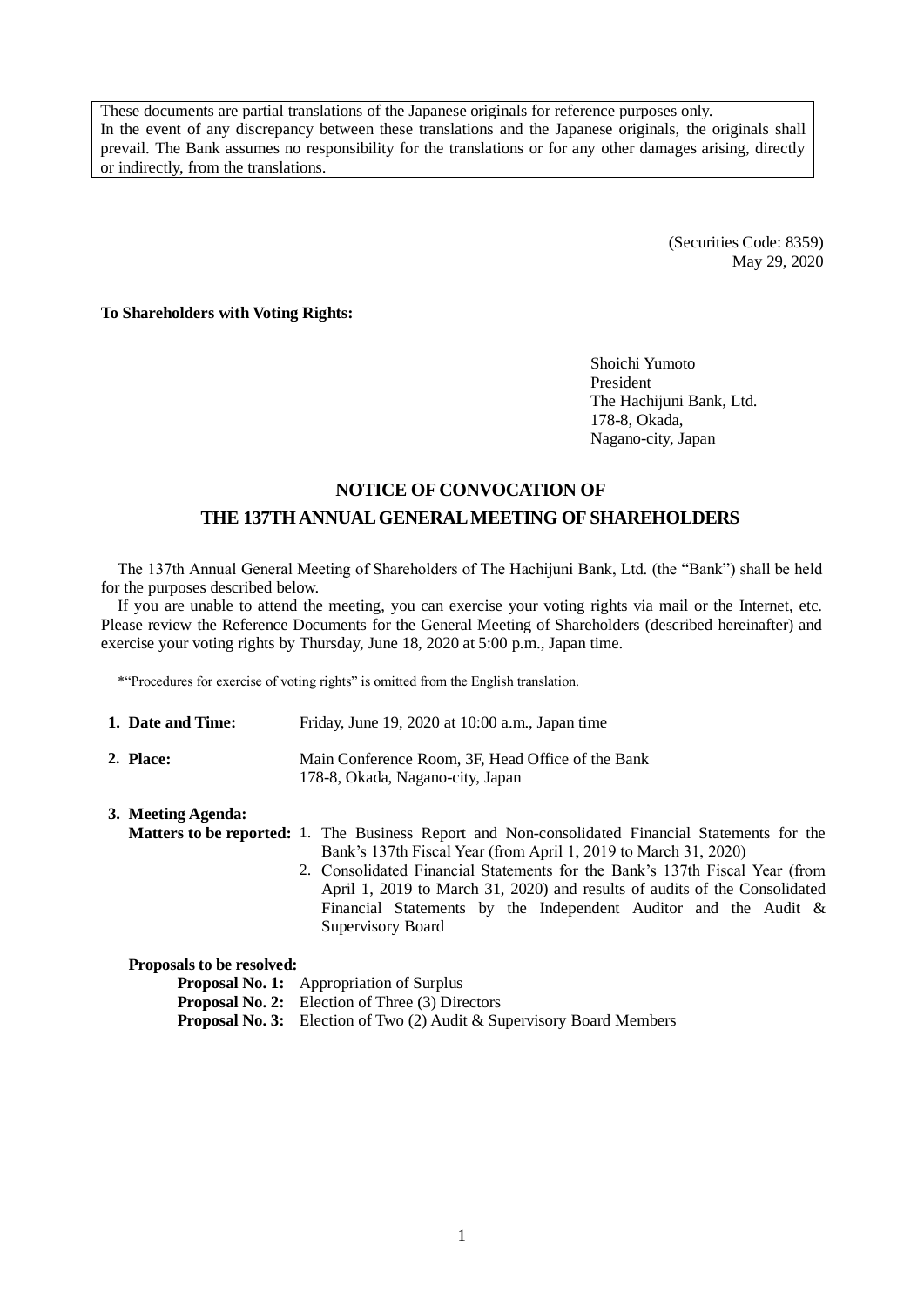### **4. Guidance for Exercise of Voting Rights**

(1) Handling of multiple voting

If you vote both in writing on the Voting Form and via electronic means (the Internet, etc.), only the vote via electronic means (the Internet, etc.) will be valid. In addition, if you submit your vote multiple times via electronic means (the Internet, etc.), only the last vote will be valid.

(2) Voting by proxy

If you cannot attend the General Meeting of Shareholders, you may designate one (1) shareholder of the Bank as your proxy who possesses voting rights to attend the General Meeting of Shareholders. Please note that the proxy will be required to submit his or her own Voting Form and documentation corroborating his or her status as your proxy.

- The following items are not included in this Notice. These documents are to be found on the Bank's website in accordance with laws and regulations in addition to Article 16 of the Articles of Incorporation;
	- (1) "Stock Acquisition Rights," "Basic Policies Regarding Parties Controlling the Determination of Financial and Business Policies," "Systems for Ensuring the Appropriateness of Business Activities," "Matters Regarding Specified Wholly-Owned Subsidiaries," "Matters Regarding Transactions between a Stock Company and its Parent Company, etc.," "Matters Regarding Accounting Advisor," and "Others" of the Business Report
	- (2) "Statement of Changes in Shareholders' Equity" and "Notes to the Non-consolidated Financial Statements" of the Non-consolidated Financial Statements
	- (3) "Consolidated Statement of Changes in Shareholders' Equity" and "Notes to the Consolidated Financial Statements" of the Consolidated Financial Statements

The Business Report, the Non-consolidated Financial Statements and the Consolidated Financial Statements audited by the Audit & Supervisory Board Members include the above (1) to (3) in addition to those attached to the Japanese version of this Notice.

The Non-consolidated Financial Statements and the Consolidated Financial Statements audited by the Independent Auditor include the above (2) and (3) in addition to those attached to the Japanese version of this Notice.

 If the need arises for the revision of the Reference Documents, the Business Report, the Non-consolidated Financial Statements, and Consolidated Financial Statements for the General Meeting of Shareholders, the revised version shall be posted on the Bank's website.

The Bank's website: https://www.82bank.co.jp/english/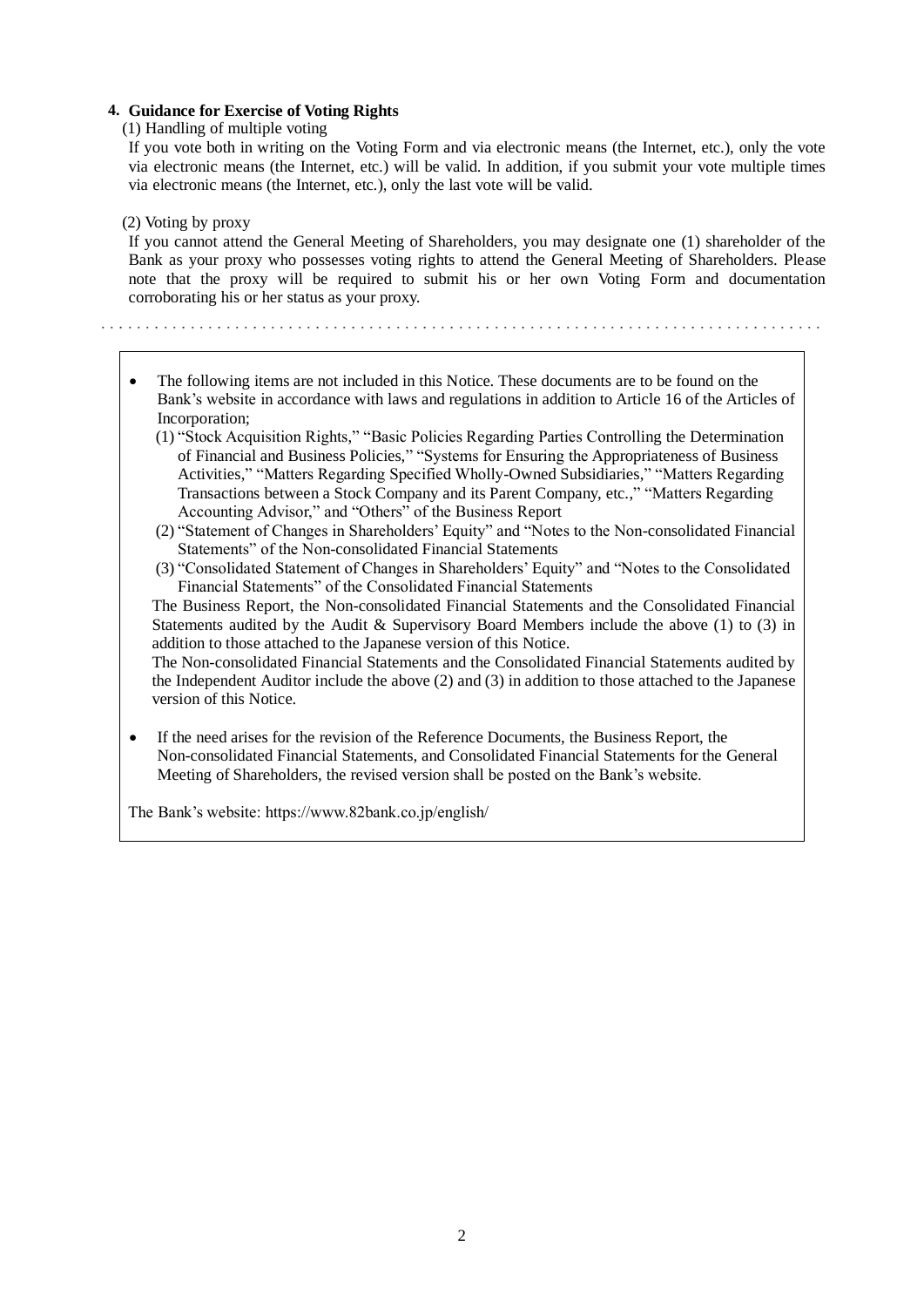# **Reference Documents for the General Meeting of Shareholders**

### **Proposals and References**

### **Proposal No. 1:** Appropriation of Surplus

It is proposed that the surplus be appropriated as follows.

1. Year-end dividends

The Bank's basic policy is to implement the active return of profits to shareholders with a minimum dividend of 5.00 yen per share and through the acquisition of treasury stock.

Based on this policy, the Bank proposes year-end dividends of 8.00 yen per share. Combined with the interim dividend of 6.00 yen per share, total full-year dividends will be 14.00 yen per share.

- (1) Type of dividend property
	- Cash
- (2) Allotment of dividend property to shareholders and the total amount 8.00 yen per share of common stock, for a total of 3,914,104,384 yen
- (3) Effective date of distribution June 22, 2020
- 2. Appropriation of surplus

To strengthen the corporate structure in preparation for the future, the Bank proposes to reverse 13.0 billion yen of retained earnings brought forward and record it as a general reserve.

- (1) Item and the amount of surplus to be increased
- General reserve 13,000,000,000 yen
- (2) Item and the amount of surplus to be decreased Retained earnings brought forward 13,000,000,000 yen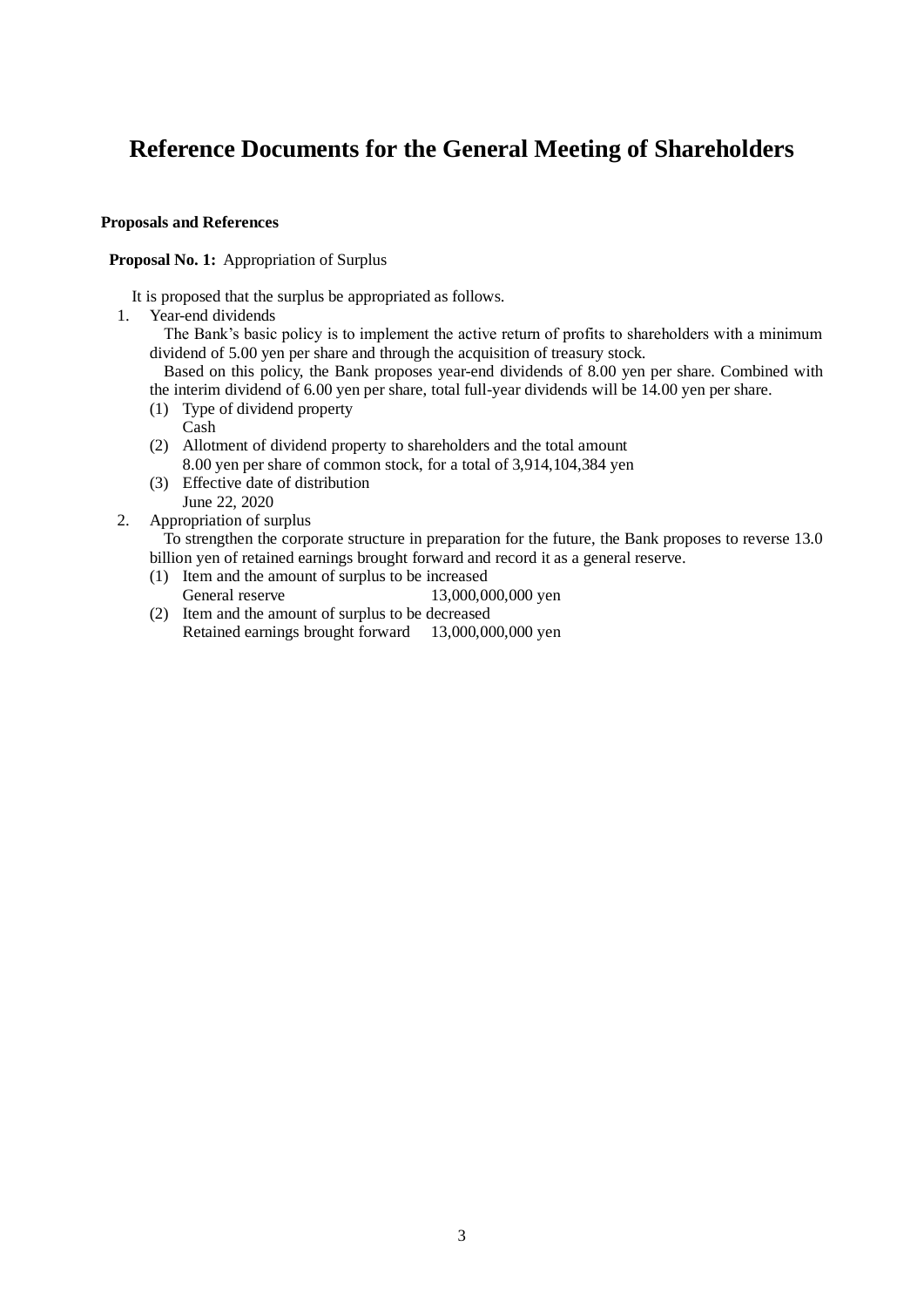### **Proposal No. 2:** Election of Three (3) Directors

With the expiration of the terms of office of three (3) Directors: Yoshiyuki Yamaura, Yuichi Sato, and Kayo Tashita, the following three (3) candidates are proposed to be elected as Directors.

| No.            |                          | Name         |                                                    | Current position         | Attendance at<br>Board of<br>Directors<br>meetings |
|----------------|--------------------------|--------------|----------------------------------------------------|--------------------------|----------------------------------------------------|
|                | To be<br>reappointed     | Yuichi Sato  |                                                    | Managing<br>Director     | 15/15<br>$(100\%)$                                 |
| $\overline{2}$ | To be newly<br>appointed | Shinji Sato  |                                                    | <b>Executive Officer</b> |                                                    |
| 3              | To be<br>reappointed     | Kayo Tashita | <b>Outside Director</b><br>Independent<br>Director | Director                 | 15/15<br>$(100\%)$                                 |

(Reference) List of Candidates for Director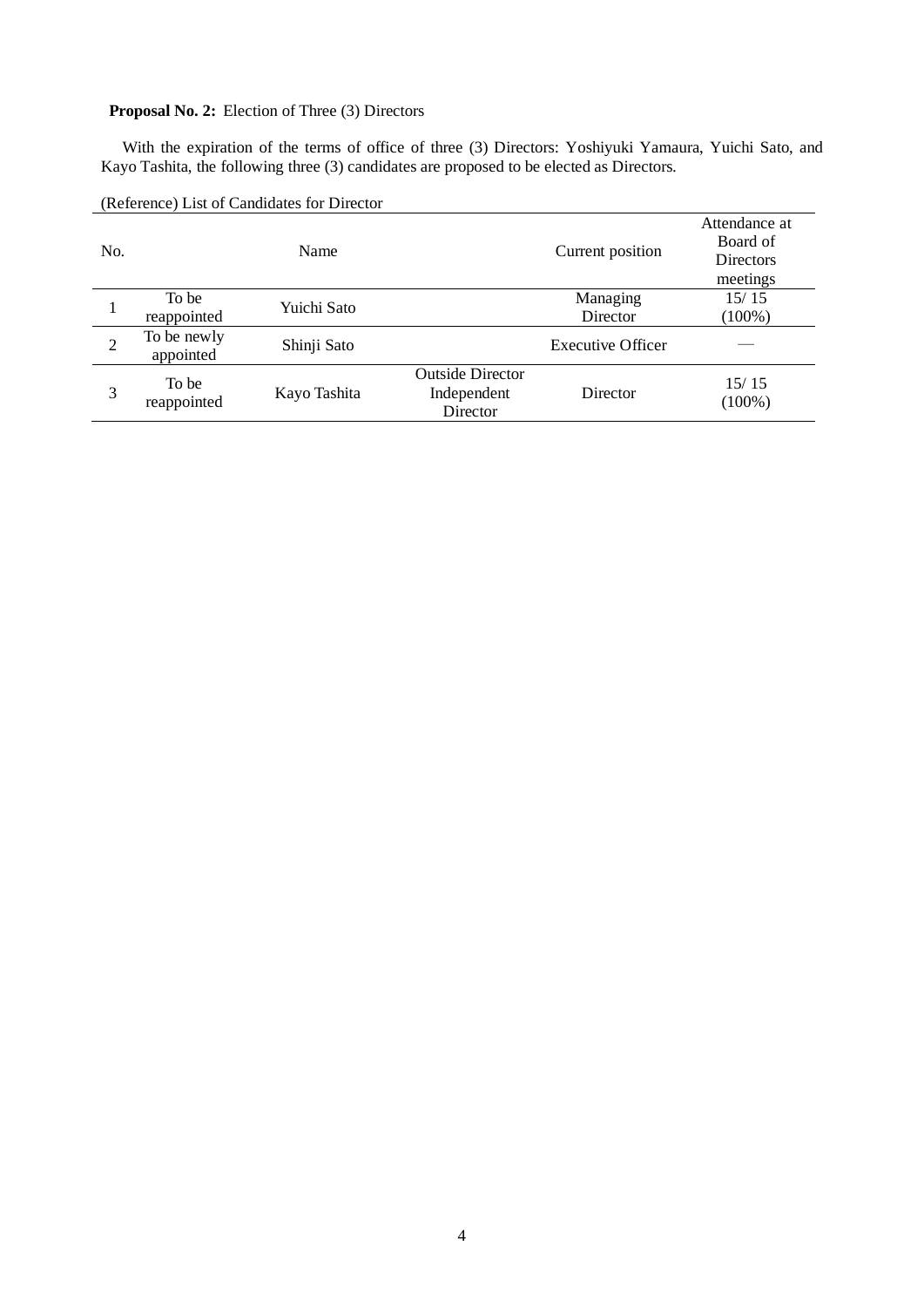|                | Name                                                                                                                                                                                                                                                                                                                                                                                                                                                                                                                                                                   | <b>Career Summary</b>                                                                                                                                                                                                                                                                                                                                                                                                                                                                                                                                                                                                                                                                         | Number of               |  |  |
|----------------|------------------------------------------------------------------------------------------------------------------------------------------------------------------------------------------------------------------------------------------------------------------------------------------------------------------------------------------------------------------------------------------------------------------------------------------------------------------------------------------------------------------------------------------------------------------------|-----------------------------------------------------------------------------------------------------------------------------------------------------------------------------------------------------------------------------------------------------------------------------------------------------------------------------------------------------------------------------------------------------------------------------------------------------------------------------------------------------------------------------------------------------------------------------------------------------------------------------------------------------------------------------------------------|-------------------------|--|--|
| No.            | (Date of birth)                                                                                                                                                                                                                                                                                                                                                                                                                                                                                                                                                        | (Positions, responsibilities at the Bank and significant concurrent                                                                                                                                                                                                                                                                                                                                                                                                                                                                                                                                                                                                                           | shares of the           |  |  |
|                |                                                                                                                                                                                                                                                                                                                                                                                                                                                                                                                                                                        | positions)                                                                                                                                                                                                                                                                                                                                                                                                                                                                                                                                                                                                                                                                                    | Bank held               |  |  |
| 1              | To be reappointed<br>Yuichi Sato<br>(Jun. 11, 1960)<br>Age: 60<br>Male<br>Attendance at<br>Board of<br><b>Directors</b><br>meetings:<br>15/15<br>$(100\%)$                                                                                                                                                                                                                                                                                                                                                                                                             | Apr. 1984 Joined the Bank<br>Jun. 2003 General Manager, Fujimi Branch, then became General<br>Manager, Kawanakajima Branch,<br>assigned to Loan Control Department,<br>General Manager, Risk Management Department,<br>General Manager, Planning and Coordination<br>Department<br>Jun. 2013 Executive Officer and General Manager, Iida Branch<br>Jun. 2015 Managing Executive Officer and General Manager,<br><b>Tokyo Business Department</b><br>Jun. 2017 Managing Executive Officer and General Manager,<br>Head Office Business Department<br>Jun. 2018 Managing Director<br>In charge of Planning and Coordination Department,<br><b>Financial Market Department</b><br>To the present | 19,220<br><b>Shares</b> |  |  |
|                | [Reasons for selection as a candidate]<br>Mr. Yuichi Sato possesses a wealth of operational experience from involvement in business, and<br>planning and coordination divisions, and is well versed in the operations of the Bank. Additionally, he<br>has served as Director from June 2018, and is fulfilling his duties and responsibilities appropriately. The<br>Bank has judged that he will continue to contribute to the management of the Bank through his wealth of<br>experience and advanced views, and has thus selected him as a candidate for Director. |                                                                                                                                                                                                                                                                                                                                                                                                                                                                                                                                                                                                                                                                                               |                         |  |  |
| $\overline{2}$ | To be newly<br>appointed<br>Shinji Sato<br>(Jul. 9, 1962)<br>Age: 57<br>Male<br>Attendance at<br>Board of<br><b>Directors</b><br>meetings:                                                                                                                                                                                                                                                                                                                                                                                                                             | Apr. 1985 Joined the Bank<br>Jun. 2004 General Manager, Sakuchuo Branch,<br>assignedto Loan Control Department<br>General Manager, Ikebukuro Branch<br>General Manager, Personal Banking Department<br>General Manager, Nagoya Branch<br>General Manager, Showadori Business Department<br>General Manager, Komoro Branch<br>Jun. 2017 Executive Officer and General Manager, Komoro<br><b>Branch</b><br>Jun. 2018 Executive Officer and General Manager, Ueda Branch<br>to the present                                                                                                                                                                                                       | 16,181<br><b>Shares</b> |  |  |
|                | him as a candidate for Director.                                                                                                                                                                                                                                                                                                                                                                                                                                                                                                                                       | [Reasons for selection as a candidate]<br>Mr. Shinji Sato possesses a wealth of operational experience from involvement in business divisions,<br>and is well versed in the operations of the Bank. The Bank has judged that he will contribute to the<br>management of the Bank through his wealth of experience and advanced views, and has thus selected                                                                                                                                                                                                                                                                                                                                   |                         |  |  |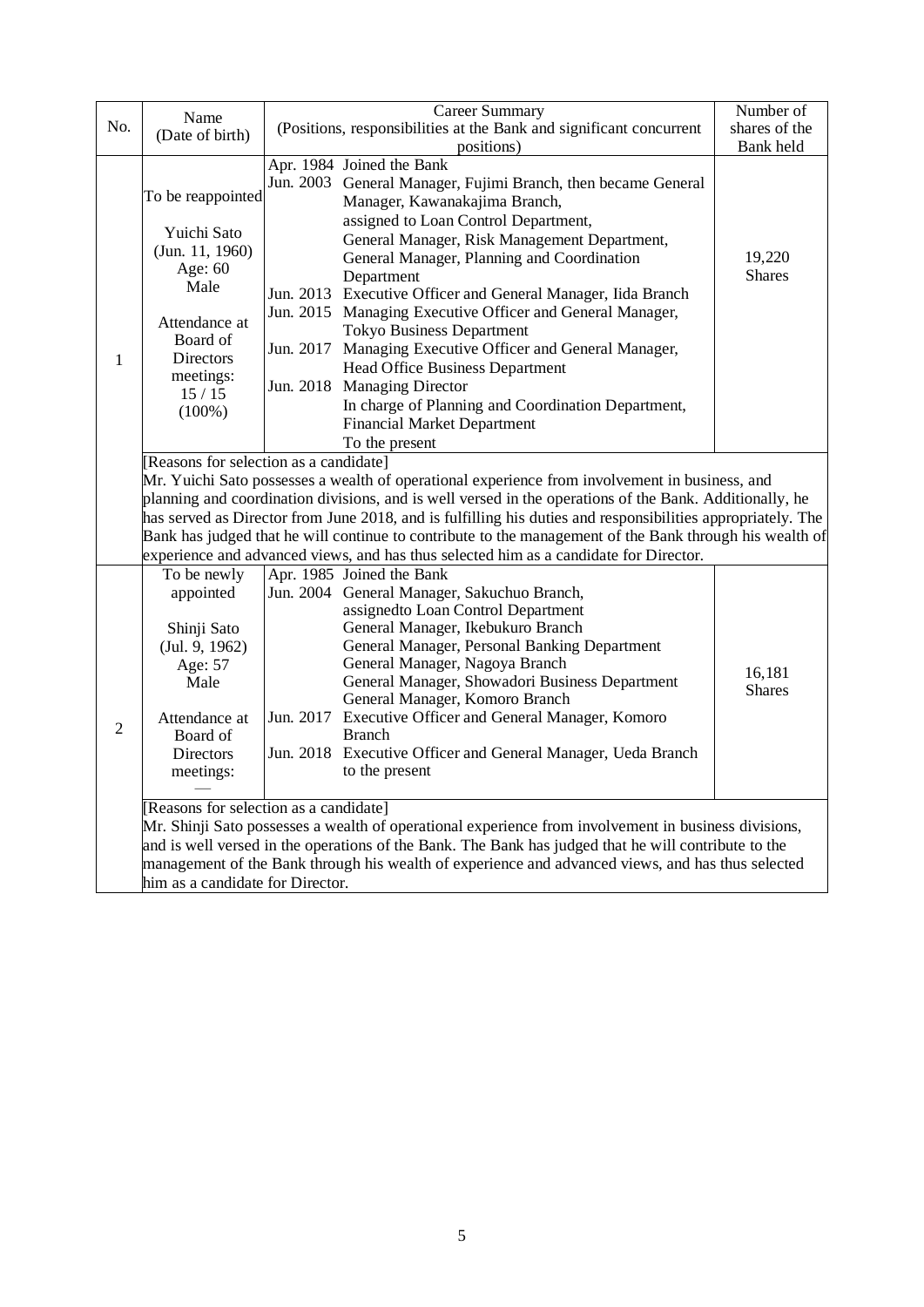|     | Name                    | <b>Career Summary</b>                                                                                   | Number of     |
|-----|-------------------------|---------------------------------------------------------------------------------------------------------|---------------|
| No. | (Date of birth)         | (Positions, responsibilities at the Bank and significant concurrent                                     | shares of the |
|     |                         | positions)                                                                                              | Bank held     |
|     |                         | To be reappointed Apr. 1990 Registered as an attorney (Nagano Bar Association)                          |               |
|     |                         | Apr. 1991 Employed by Miyazawa Law Office                                                               |               |
|     | <b>Outside Director</b> | Apr. 1996 Established Tashita Law Office                                                                |               |
|     |                         | Oct. 2007 Committee Member, Nagano Prefecture Personnel                                                 | 4,250         |
|     | Independent             | Committee                                                                                               | <b>Shares</b> |
|     | Director                | (current position)                                                                                      |               |
|     |                         | Apr. 2014 Chairperson, Nagano Bar Association                                                           |               |
|     | Kayo Tashita            | (retired in March 2015)                                                                                 |               |
|     | (Apr. 2, 1963)          | Jun. 2016 Director, the Bank                                                                            |               |
|     | Age: 57                 | to the present                                                                                          |               |
|     | Female                  |                                                                                                         |               |
|     |                         |                                                                                                         |               |
| 3   | Attendance at           |                                                                                                         |               |
|     | Board of                |                                                                                                         |               |
|     | <b>Directors</b>        |                                                                                                         |               |
|     | meetings:               |                                                                                                         |               |
|     | 15/15                   |                                                                                                         |               |
|     | $(100\%)$               |                                                                                                         |               |
|     |                         | [Reasons for selection as a candidate]                                                                  |               |
|     |                         | Ms. Kayo Tashita possesses high specialization and wealth of experience from involvement in corporate   |               |
|     |                         | law as an attorney, and is fulfilling her duties as an Outside Director appropriately by providing      |               |
|     |                         | supervision and advice to the management of the Bank from an independent standpoint. Although Ms.       |               |
|     |                         | Kayo Tashita has not previously participated in corporate management, the Bank has judged that she      |               |
|     |                         | will continue to contribute to the management of the Bank through her high specialization and wealth of |               |
|     |                         | experience, and has thus selected her as a candidate for Outside Director.                              |               |

- (Notes) 1. There are no special interest relationships between the candidates for Director and the Bank. Although Ms. Kayo Tashita has a deposit account with the Bank and engages in ordinary transactions on a consistent basis, there should be no impact on judgements by shareholders and investors in light of the scale of transactions to the Bank's deposits and their nature.
	- 2. Ms. Kayo Tashita is a candidate for Outside Director. Additionally, the Bank has designated Ms. Kayo Tashita as an Independent Director under regulations of the Tokyo Stock Exchange, and made a submission designating her as such to the aforementioned Exchange.
	- 3. Ms. Kayo Tashita has served as Outside Director of the Bank since June 2016, and her term will have been four years as of the conclusion of this General Meeting of Shareholders.
	- 4. Under Article 29 of the Articles of Incorporation, the Bank has made an agreement with Ms. Kayo Tashita to limit her liability for damages to the minimum liability amount to the extent that she has acted in good faith without gross negligence during the course of her duties. (See Article 423, Paragraph 1 and Article 425, Paragraph 1 of the Companies Act.) The Bank plans to continue said agreement when she is reappointed as a Director.
	- 5. Other than those provided above, there are no items required to be disclosed concerning the proposal to elect Directors as defined under Article 74 of the Ordinance for Enforcement of the Companies Act.
	- 6. Age of each candidate is stated in Western style method as of the date of this General Meeting of Shareholders.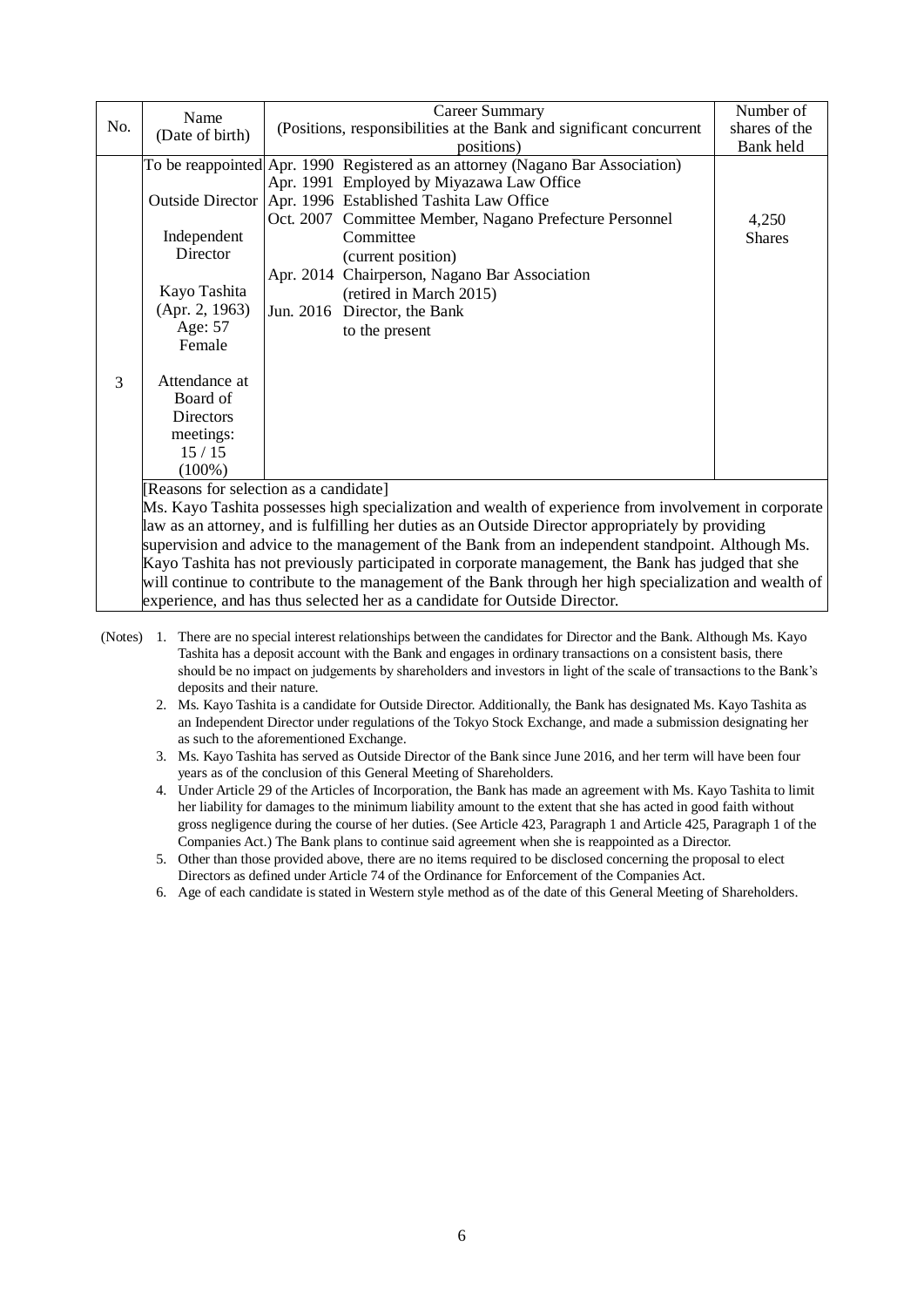**Proposal No. 3:** Election of Two (2) Audit & Supervisory Board Members

With the expiration of the term of office of two (2) Audit & Supervisory Board Members: Koichi Sakai and Kiyohito Yamasawa, it is proposed that the following two (2) candidates be elected as Audit & Supervisory Board Members. This proposal has received approval from the Audit & Supervisory Board.

| Apr. 1988 Joined the Bank<br>To be newly<br>appointed<br>Senior Deputy General Manager, Komoro Branch, then<br>Feb. 2009<br>became General Manager, Iidaekimae Branch, General<br>Chishu<br>Manager, International and Treasury Department<br>Minemura<br>Jun. 2017<br>General Manager, Risk Management Department<br>(Mar. 28, 1966)<br>to the present<br>Age: 54<br>Male<br>9,806<br>Attendance at<br>shares<br>Board of<br>Directors<br>meetings:<br>Attendance at<br>Audit &<br>Supervisory<br>Board meetings:<br>Decease for colocion as a condidatel | No. | Name<br>(Date of birth) | <b>Career Summary</b><br>(Positions at the Bank and significant concurrent positions) | Number of<br>shares of the<br>Bank held |
|------------------------------------------------------------------------------------------------------------------------------------------------------------------------------------------------------------------------------------------------------------------------------------------------------------------------------------------------------------------------------------------------------------------------------------------------------------------------------------------------------------------------------------------------------------|-----|-------------------------|---------------------------------------------------------------------------------------|-----------------------------------------|
|                                                                                                                                                                                                                                                                                                                                                                                                                                                                                                                                                            |     |                         |                                                                                       |                                         |

Candidates for Audit & Supervisory Board Member

[Reasons for selection as a candidate]

Mr. Chishu Minemura possesses a wealth of operational experience from involvement in business, international and risk management divisions, and is well versed in the operations of the Bank. Additionally, he has insights into finance and accounting. The Bank has judged that he is capable of providing management supervision functions, and has thus selected him as a candidate for Audit & Supervisory Board Member.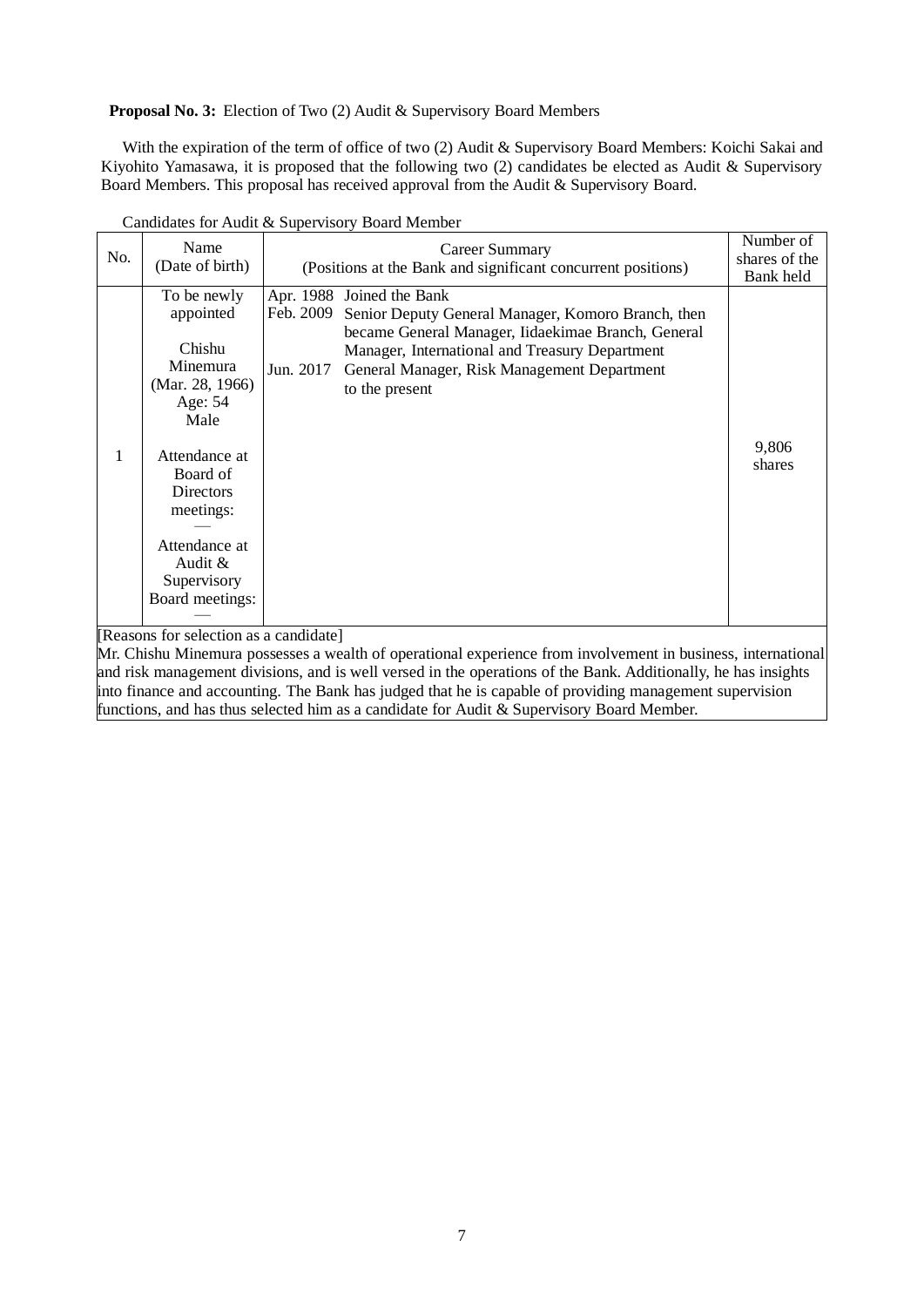| No.            | Name<br>(Date of birth)                                                                                                                                                                                                                                                                                             | <b>Career Summary</b><br>(Positions at the Bank and significant concurrent positions)                                                                                                                                                                                                         | Number of<br>shares of the<br>Bank held |
|----------------|---------------------------------------------------------------------------------------------------------------------------------------------------------------------------------------------------------------------------------------------------------------------------------------------------------------------|-----------------------------------------------------------------------------------------------------------------------------------------------------------------------------------------------------------------------------------------------------------------------------------------------|-----------------------------------------|
| $\overline{2}$ | Outside Audit &<br>Supervisory<br><b>Board Member</b><br>Independent<br>Auditor<br>Kiyohito<br>Yamasawa<br>(Aug. 4, 1944)<br>Age: 75<br>Male<br>Attendance at<br>Board of<br><b>Directors</b><br>meetings:<br>13/15<br>$(86.6\%)$<br>Attendance at<br>Audit &<br>Supervisory<br>Board meetings:<br>12/14<br>(85.7%) | To be reappointed Apr. 1980 Assistant Professor, Faculty of Engineering, Shinshu<br>University<br>Oct. 1993 Professor, Faculty of Engineering<br>Oct. 2009 President of Shinshu University (retired September 2015)<br>Jun. 2016 Audit & Supervisory Board Member, the Bank<br>to the present | 7,985<br>shares                         |

[Reasons for selection as a candidate]

Mr. Kiyohito Yamasawa possesses advanced views as an educator through many years of service as a university instructor, and a wealth of experience in university management as a dean. He is fulfilling his duties as an Outside Audit & Supervisory Board Member appropriately by providing supervision to the management of the Bank from an independent standpoint. The Bank has judged that he will continue to be capable of providing management supervision functions, and has thus selected him as a candidate for Audit & Supervisory Board Member.

- (Notes) 1. There are no special interest relationships between the candidates for Audit & Supervisory Board Members and the Bank. Although Mr. Kiyohito Yamasawa has a deposit account with the Bank and engages in ordinary transactions on a consistent basis, there should be no impact on judgements by shareholders and investors in light of the scale of transactions to the Bank's deposits and their nature. In addition, Mr. Kiyohito Yamasawa served as a dean at Shinshu University, and the Bank has general transactions with the university, including deposits and loans, and also makes donations to the university.
	- 2. Mr. Kiyohito Yamasawa is a candidate for Outside Audit & Supervisory Board Member. Additionally, the Bank has designated Mr. Kiyohito Yamasawa as an Independent Auditor under regulations of the Tokyo Stock Exchange, and made a submission designating him as such to the aforementioned Exchange.
	- 3. Mr. Kiyohito Yamasawa has served as Outside Audit & Supervisory Board Member of the Bank since June 2016, and his term will have been four years as of the conclusion of this General Meeting of Shareholders.
	- 4. Under Article 39 of the Articles of Incorporation, the Bank has made an agreement with Mr. Kiyohito Yamasawa to limit his liability for damages to the minimum liability amount to the extent that he has acted in good faith without gross negligence during the course of his duties. (See Article 423, Paragraph 1 and Article 425, Paragraph 1 of the Companies Act.) The Bank plans to continue said agreement when he is reappointed as an Outside Audit & Supervisory Board Member.
	- 5. Other than those provided above, there are no items required to be disclosed concerning the proposal to elect Audit & Supervisory Board Members as defined under Article 76 of the Ordinance for Enforcement of the Companies Act.
	- 6. Age of each candidate is stated in Western style method as of the date of this General Meeting of Shareholders.